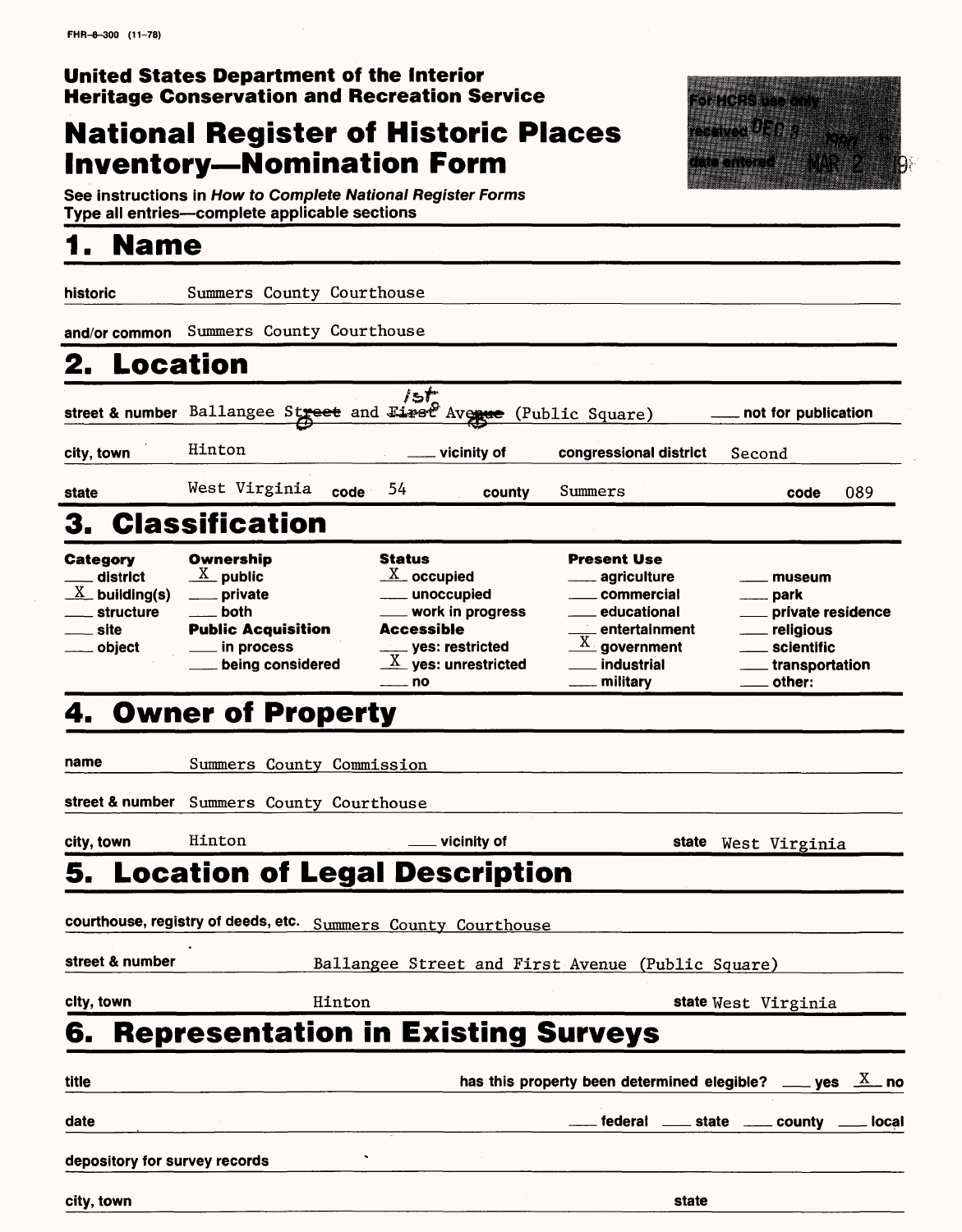### **7. Description**

| <b>Condition</b> |  |
|------------------|--|
| excellent        |  |

| ____ excellent                             | deteriorated    | <u>_</u> ___ unaltered |
|--------------------------------------------|-----------------|------------------------|
| $\underline{\phantom{a}}\mathbf{X}$ good . | ruins           | $X$ altered            |
| fair<br>$\sim$                             | _____ unexposed |                        |

Check one  $X$  original site moved date

#### **Describe the present and original (iff known) physical appearance**

Check one

The Summers County Courthouse at Hinton, West Virginia, is a large, red brick Late-Victorian structure whose retangular mass features six symmetrically placed octagonal, nearly identical towers. Despite the presence of impressive classical detail in the form of a dentiled and modillioned cornice and heavy, white-painted full entablature window heads, the exterior ornamentation is not essentially classical, but is typically a Victorian assemblage of late 19th century eclectic features. Most prominent of these elements, perhaps, is the ornamental brickwork of the tower eaves which is corbeled in the fashion of medieval machicolation and the open-brick fretwork of brick seams binding the octagonal tower planes. Stylistically, the Summers County Courthouse embodies a Victorian interpretation of a medieval theme represented uppermost in the dominant towers with their bastion-like massing. To the credit of county fathers of later years were decisions which required that additions to the building must fully integrate with the existing architectural scheme. scheiiie. ' - - -< --'- - - - - *•'•. •••-* --.--...-.- ..... *...\*••••* - ...... . *>- • •- • ~*

Governo American and Extra de Article

The Summers County Courthouse when constructed in 1875-76 was a 48-foot square, twostory with attic, brick building. It had a shingled, hipped roof with a small dormer in each slope and one-story addition at the northeast side. On the interior, a wide hall extended through the first floor with two large offices to either side, and the courtroom occupied the entire second floor.

Sometime between 1893 and 1898, rehabilitation and redesign of the original square unit was accomplished under the direction of architect Frank P. Milburn. Large octagonal towers were added to each corner of the building and the whole was given a slate roof. Each tower had 8-foot faces and contained about 400 square feet of space on both floors. Interior doors were placed to connect the towers with the offices of the first floor and with the courtroom on the second, while a stairway was placed in the northwest tower and the top of the northeast tower was? capped with a belfry.

state of the property

About 1923 the office space in the courthouse was tripled by the addition, at the rear, of another square with two towers. This section contained a hall and five rooms on each floor, and these tied in to the earlier building. During the 1930's, the structure was again extended to the rear by a 32-foot, flat-roofed addition with no towers. This section was to provide fire-safe rooms for county records and office space for state-county bureaus. It has plain trim, except for the entrance doorway on First Avenue which has a heavy, broad encasement with deep-set doors.

The towered parts of the courthouse were built of brick burned on the site and lumber from the nearby Hinton Island Mill. Local brickmasons and carpenters did all the construction with the exception of the metal cornices and window pediments. It is quite probable that Colonel John C. McDonald, the contractor, had the zinc trim of the doors, windows and cornice pre-formed and shipped in from the East.

وأبأب والمحفظ للهيفات والعرو وملعا  $\pm 4.374$  ,  $\pm 1.48$ 

The bricks were laid in courses of common bond, but the towers were embellished with<br>in the corbels at the eaves and belt courses at window lintels and sills. The treatment in the corbels at the eaves and belt courses at window lintels and sills. under-eave cornice is a large ogee molding with large dentils, and below this is a smaller strip of ogee with dentils. The front, double-door entranceway is surmounted by a large, scrolled and segmental, broken pediment extended above the over-door and sidelights.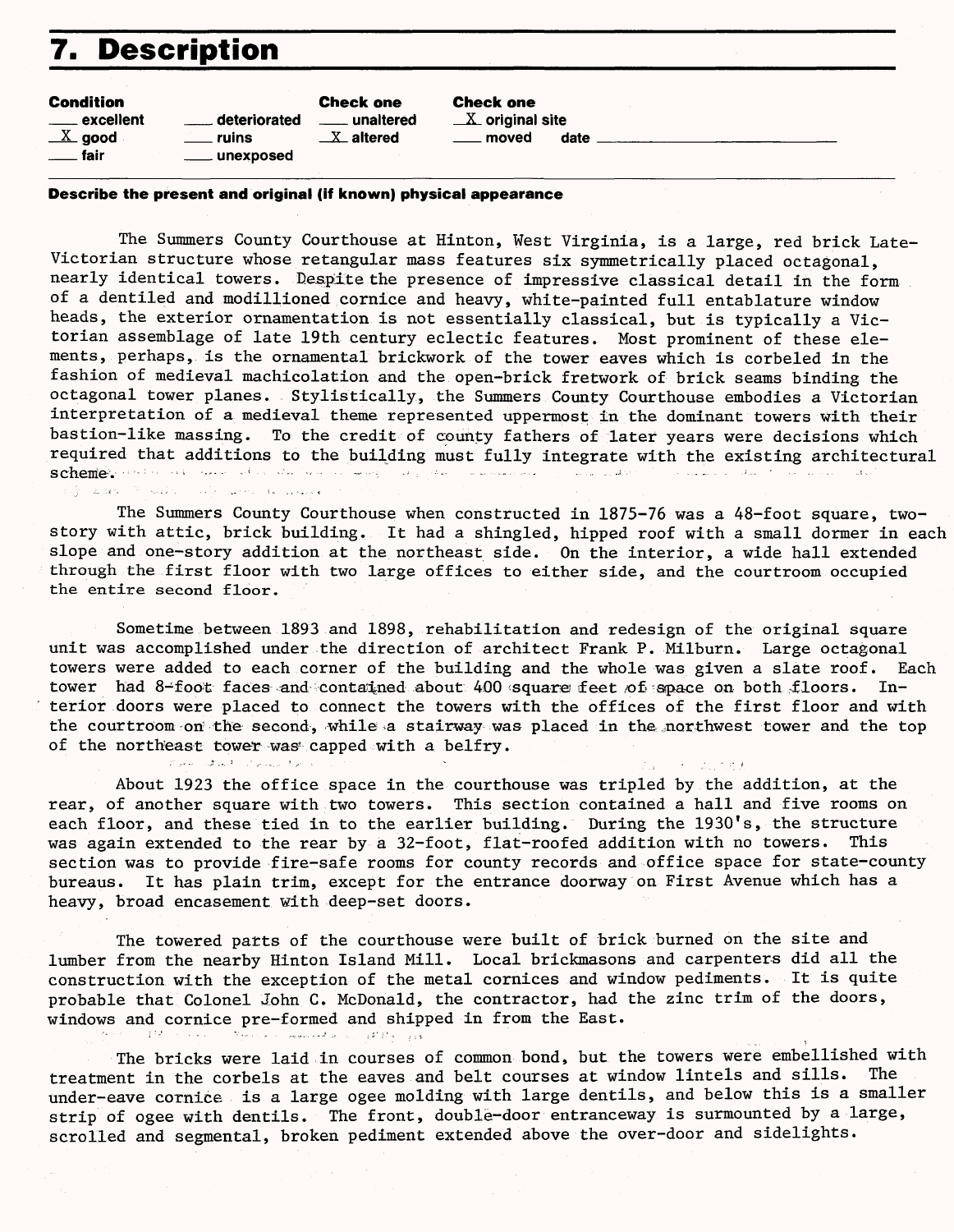(11/78) UNITED STATES DEPARTMENT OF THE INTERIOR HERITAGE CONSERVATION AND RECREATION SERVICE

#### **NATIONAL REGISTER OF HISTORIC PLACES INVENTORY -- NOMINATION FORM**

Summers County Courthouse

FHR-8-300A

| FOR HCRS USE ONLY |                                 |      |  |
|-------------------|---------------------------------|------|--|
|                   |                                 |      |  |
|                   |                                 |      |  |
| <b>RECEIVED</b>   | $\overline{0}$ C $\overline{0}$ |      |  |
|                   |                                 |      |  |
|                   |                                 | 1980 |  |
| DATE ENTERED      |                                 |      |  |
|                   |                                 |      |  |
|                   |                                 |      |  |

|--|

The principal windows carry full entablature pediments with consoles, and on the upper floor are surmounted with transoms. Windows with rounded arches have no extra trim and those of half-moon design are covered with peacock-style grilles.

The belfry tower is set apart by extra height and by the inclusion of steeplypitched gabled dormers. Five louvered belfrywindows with a belt course of stone at their lintels represent other distinguished tower features.

The rooms and halls of the entire building are large and boxlike (some have been partitioned), and floors have been replaced, most now being covered with composition tile. The outside and load-bearing inside walls are 18 and 20 inches thick and the doors large, thick, and transomed. All walls and ceilings have plaster over oak lath. Attractive four-foot high wainscoting, topped by fine molding, is on all the interior walls.

A special feature of the building is the lovely spiral, cast-iron stairway which is in the northwest tower and ascends to the courtroom. The risers of the pie-shaped steps have a frieze with fleur-de-lis. A wooden rail tops the balustrade which has a lower border of loop and ball, and the narrow banisters are joined together with artistically formed iron scroll-work. Newel posts are paneled and have reeded caps.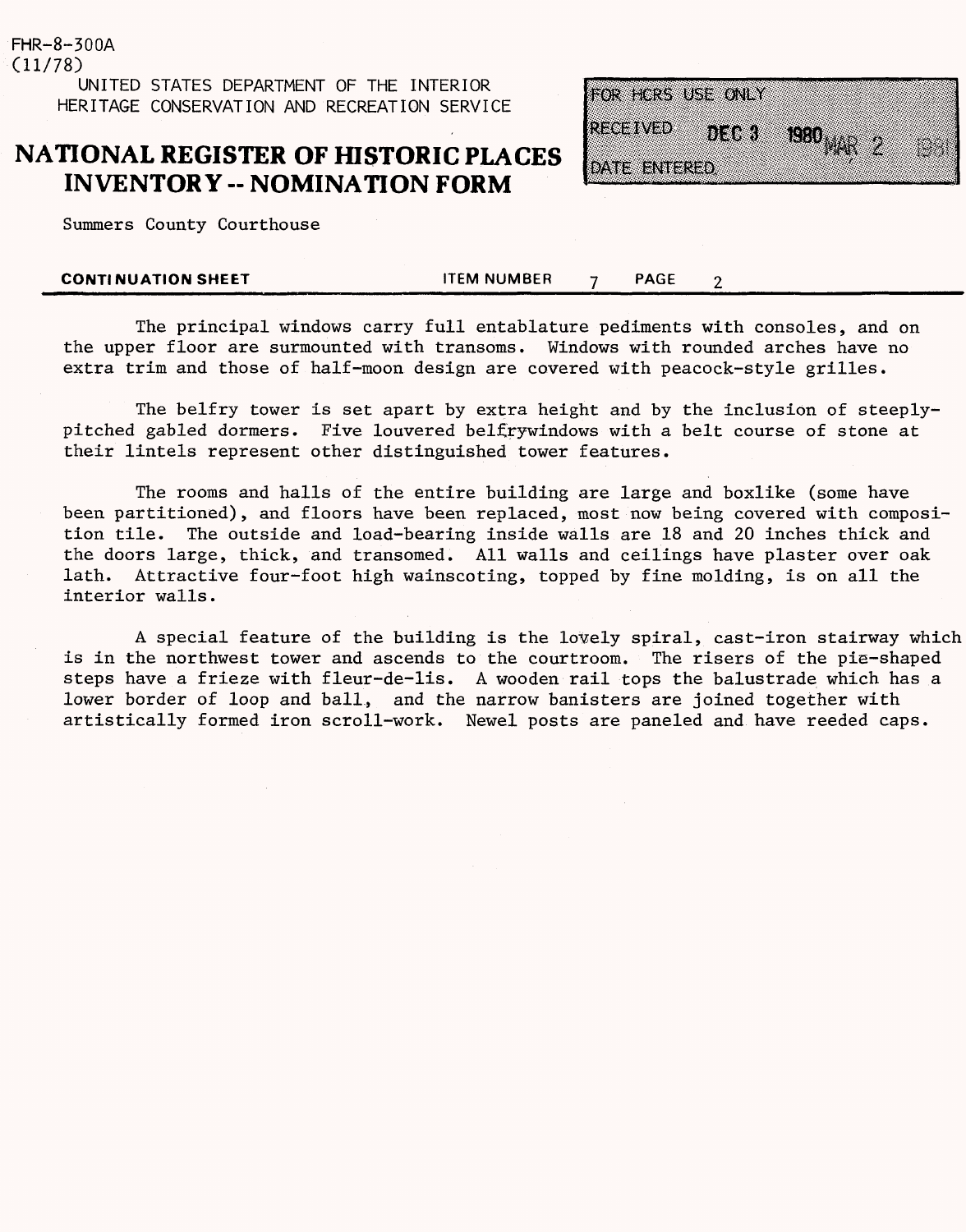### **8. Significance**

| <b>Period</b>                     | <b>Areas of Significance---Check and justify below</b> |                                        |                                    |                                 |
|-----------------------------------|--------------------------------------------------------|----------------------------------------|------------------------------------|---------------------------------|
| ____ prehistoric                  | archeology-prehistoric __ community planning           |                                        | Landscape architecture Langleigion |                                 |
| $-1400 - 1499$                    | archeology-historic                                    | _____ conservation                     | __ law                             | ___ science                     |
| $\frac{1}{2}$ 1500-1599           | agriculture                                            | ____ economics                         | <u>__</u> _ literature             | ____ sculpture                  |
| $\frac{1600 - 1699}{1600 - 1699}$ | architecture                                           | <u>_</u> ___ education                 | <u>_</u> __ military               | ___ social/                     |
| 1700-1799                         | <u>___</u> art                                         | ____ engineering                       | <u>_</u> _ music                   | humanitarian                    |
| $X = 1800 - 1899$                 | .commerce                                              | exploration/settlement ____ philosophy |                                    | theater                         |
| $\overline{X}$ 1900-              | _____ communications                                   | industry                               | ____ politics/government           | $X$ <sub>-</sub> transportation |
|                                   |                                                        | invention                              | あいとみばひ あいきし しゅしこん                  | ____ other (specify)            |

| Specific dates 1875; c.1897; 1930 Builder/Architect John C. McDonald, builder 1875 |  |                                                                                                                            |  |
|------------------------------------------------------------------------------------|--|----------------------------------------------------------------------------------------------------------------------------|--|
| <b>Statement of Significance (in one paragraph)</b>                                |  | Frank P. Milburn, architect, c.1897<br>الأولى المستحدث والمستحدث والمتعادل والمتعادل والأستراح المتعادل والمتعادل والمتحدث |  |

The Summers County Courthouse at Hinton, West Virginia, is significant becuase its architectural style combines - in the best example of the locale - many features of late 19th century eclecticism that in other neighboring communities have been masked or altered with additions or renovations. The building, which assumed its present appearance c.1896- 97, is also significant as an early example of the work of architect Frank P. Milburn, who distinguished himself with noteworthy buildings throughout the southeastern United States in the early 20th century. The very existence of the large brick edifice is significantly tied into area transportation history which provided the raison detre for the formation of the community of Hinton.

Summers County, West Virginia, was formed in 1871 from parts of Fayette, Greenbrier and Monroe counties. The land was mostly so poor and sparsely settled that it was willingly given to the new county. The first County Commission met in an old log Baptist Church "two miles up New River from Foss". In 1872 the Commission moved into the upper floor of C.L. Tompson's Printing Office in Avis. Then, in 1873, they moved to the storehouse of John C. Pack near Hinton Island.

It was in the latter year that Collis P. Huntington oversaw the completion of the Chesapeake & Ohio Railway which linked the James and Ohio rivers. Soon after this momentous event, the directors of the C & O gave the county a site for a courthouse in the newly platted town of Hinton. This "public square" faced Ballangee Street and extended from First to Second Avenue. Early in 1874, a \$10,000. contract to build a courthouse was given by the Commissioners to Colonel John C. McDonald.

technical Africa Super nom tournale The 48-foot square, two-story building was placed in the northwest corner of the "public square". It was constructed of locally burned brick and sawn lumber and first occupied in 1877. It is said that this simple building was all the county could then afford, and that the contract was revived with Colonel McDonald for a total of \$14,000 to build a large octagonal tower into each corner of the original building and to decorate the entire structure in a manner lavish for the time and place. Classical Revival and Victorian style trim in hand-formed zinc was generously used on both the building and the towers, after the fashion of many buildings of the 1890's. A bell was bought and installed in the belfry tower on the northeast, and a post-and-plank fence of rough-sawn walnut was built around the square.

An addition to the courthouse in 1923 doubled its size with a 48-foot square and two towers. The brick and lumber were of local origin, and a metal-worker (to copy the elaborate trim of the older building) was found in Cincinnati after a long search. Again, in the 1930's, the courthouse was enlarged by a square, flat-roofed addition to house the growing number of state-county bureaus and to provide a fire-safe room for county records. This addition has no towers and its only special trim is at the entrance facing First Avenue.

Frank P. Milburn (1868-1926) designed several courthouses and business buildings in southwestern West Virginia in the late 19th century. His early practice in this area was a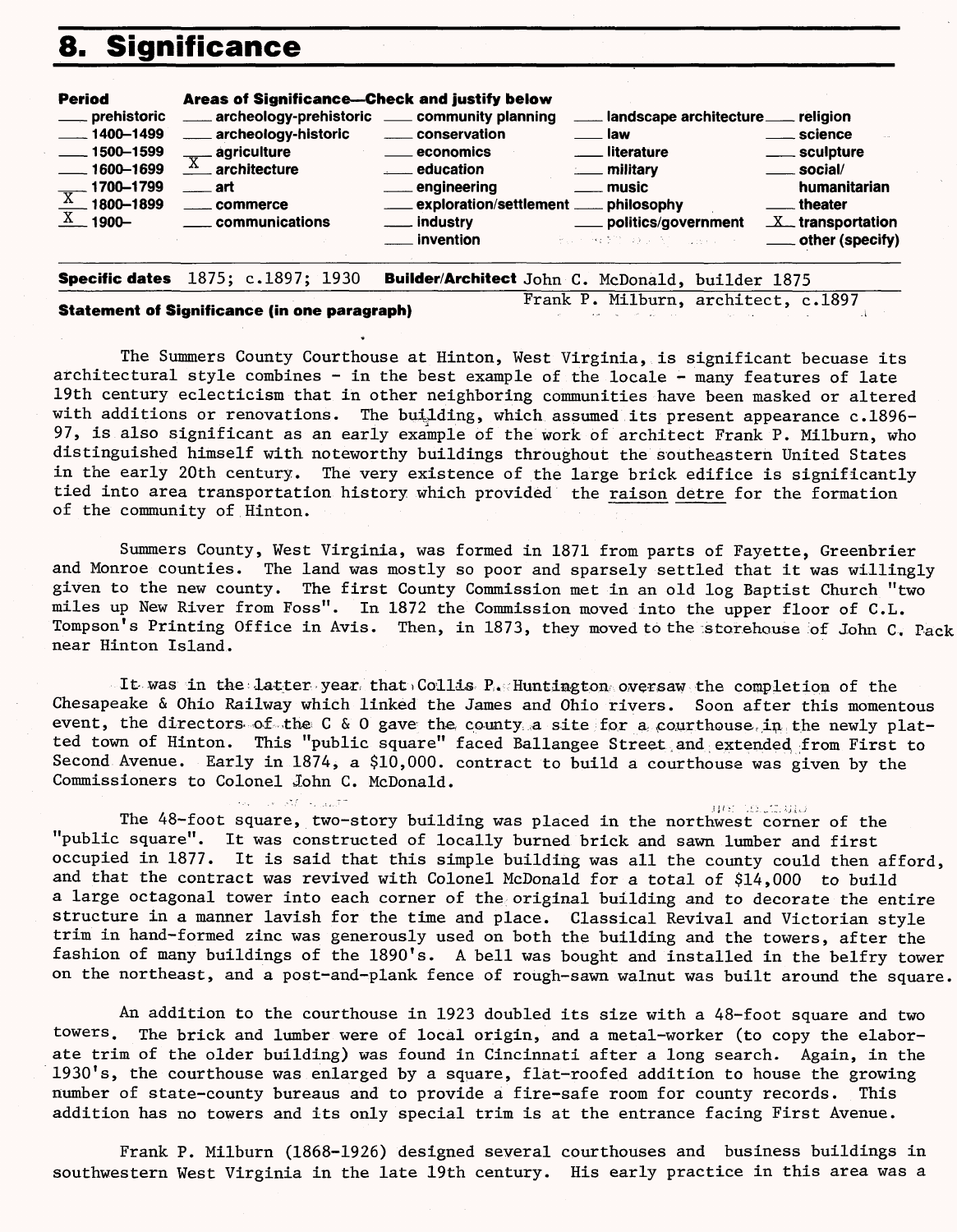# 9. Major Bibliographical References

Interview, Tommy Jayne Lowe with C.E. Turley, Research Assistant, West Virginia Antiquities Commission, August 15 and August 21, 1975. Information on file with the West Virginia Department of Culture and History, Capitol Complex, Charleston, West Virginia. Interview, Thomas L. Reed with C.E. Turley, Research Assistant, West Virginia Antiquities

| 10. Geographical Data                                                                                                                                                                                                                                            |                                        |                          |                                                                                                                          |
|------------------------------------------------------------------------------------------------------------------------------------------------------------------------------------------------------------------------------------------------------------------|----------------------------------------|--------------------------|--------------------------------------------------------------------------------------------------------------------------|
| Acreage of nominated property _<br>Quadrangle name Hinton, West Virginia<br><b>UMT References</b>                                                                                                                                                                | 2 acres                                |                          | adrandle scale $1:24,000$                                                                                                |
| $\frac{1}{2}$ 5 1 $\frac{1}{2}$ 5 1 8 1 5 1<br><b>Easting</b><br>Zone                                                                                                                                                                                            | 141161921610<br><b>Northing</b>        | в<br>Easting<br>Zone     | <b>Northing</b>                                                                                                          |
| С<br>Е                                                                                                                                                                                                                                                           |                                        | D                        |                                                                                                                          |
| G                                                                                                                                                                                                                                                                |                                        | $1\,E$ Sixing $\,$ 23-15 |                                                                                                                          |
| Verbal boundary description and justification                                                                                                                                                                                                                    |                                        |                          | Is located at the center of a 200' square bounded by Ballangee Street on the west and                                    |
| by 1st Avenue on the north.                                                                                                                                                                                                                                      |                                        | $\sum_{i=1}^n x_i^2 = 1$ | i i anabovet da u                                                                                                        |
| List all states and counties for properties overlapping state or county boundaries                                                                                                                                                                               |                                        |                          |                                                                                                                          |
| state                                                                                                                                                                                                                                                            | code                                   | county                   | code                                                                                                                     |
| state                                                                                                                                                                                                                                                            | code                                   | county                   | code                                                                                                                     |
|                                                                                                                                                                                                                                                                  |                                        |                          |                                                                                                                          |
| 11. Form Prepared By<br>organization Historic Preservation Unit, Department of                                                                                                                                                                                   |                                        | date                     | name/title C.E. Turley, Research Assistant; Rodney S. Collins, Architectural Historian<br>January 5, 1980                |
| Culture & History                                                                                                                                                                                                                                                |                                        |                          | telephone 304/ 348-0244 -                                                                                                |
|                                                                                                                                                                                                                                                                  |                                        |                          | state West Virginia                                                                                                      |
|                                                                                                                                                                                                                                                                  |                                        |                          | 2. State Historic Preservation Officer Certification                                                                     |
| street & number Capitol Complex<br>city or town Charleston<br>The evaluated significance of this property within the state is:                                                                                                                                   |                                        |                          |                                                                                                                          |
| national                                                                                                                                                                                                                                                         | state                                  | $\mathbf{X}$ local       |                                                                                                                          |
| 665), I hereby nominate this property for inclusion in the National Register and certify that it has been evaluated<br>according to the criteria and procedures set forth by the Heritage Conservation and Recreation Service.                                   | isan och består mannet i den på avenst |                          | As the designated State Historic Preservation Officer for the National Historic Preservation Act of 1966 (Public Law 89- |
| <b>State Historic Preservation Officer signature</b>                                                                                                                                                                                                             |                                        | Clerence                 |                                                                                                                          |
| <b>REAL REAL</b>                                                                                                                                                                                                                                                 |                                        |                          |                                                                                                                          |
| State Historic Preservation Officer<br>title<br>For HCRS use only<br>I hereby certify that this property is included in the National Register.<br>Keeper of the National Register<br>arma Che Baze<br>chief of decision on Registracial Countries and Manuscript | <b>TANK AND TANK</b>                   |                          | date November 5, 1980<br>date<br>date $2 - 26 - 8$                                                                       |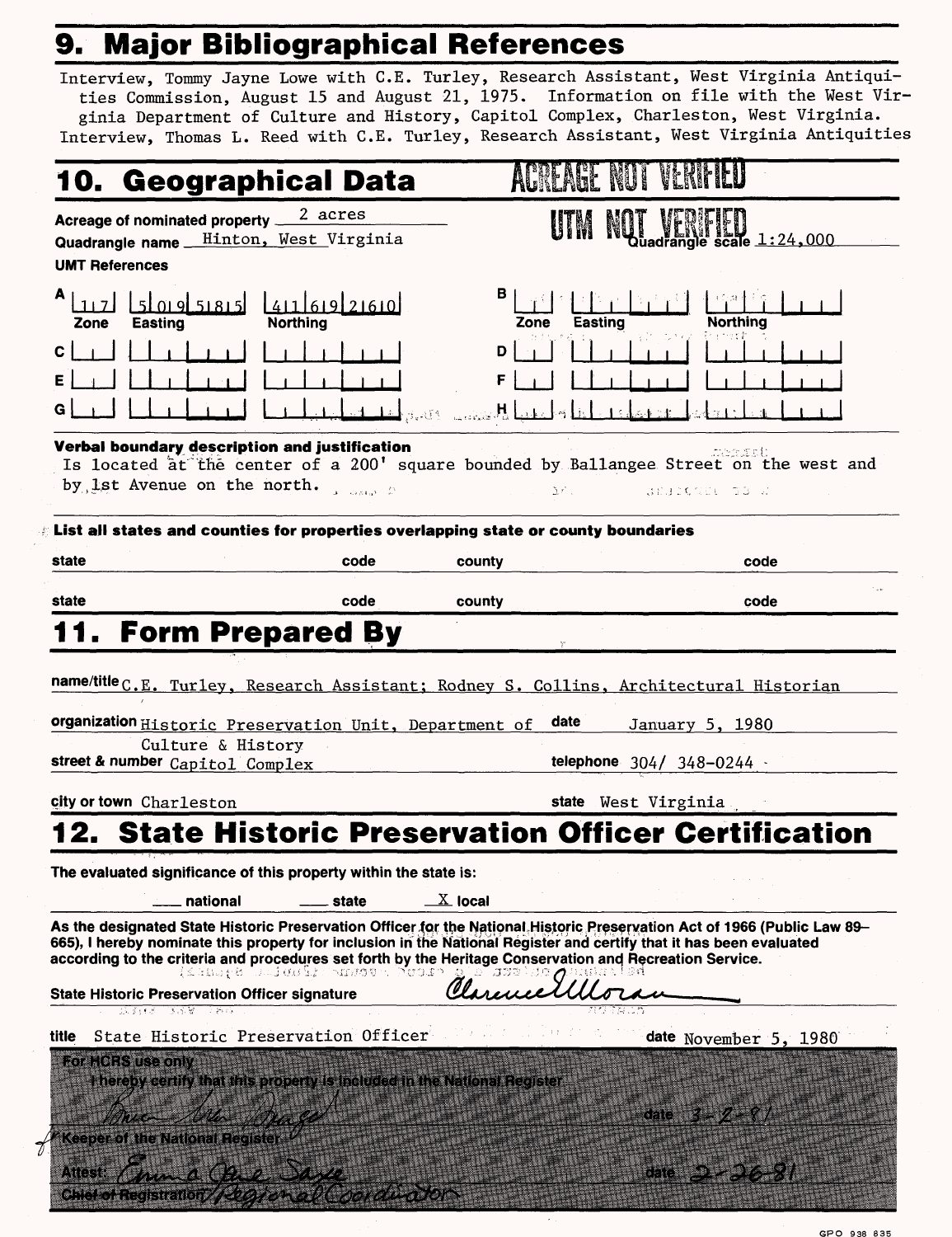### **NATIONAL REGISTER OF HISTORIC PLACES INVENTORY - NOMINATION FORM**

Summers County Courthouse

| FOR HCRS USE ONLY 1980<br>RECEIVED |  |  |
|------------------------------------|--|--|
|                                    |  |  |
| <b>DATE ENTERED</b>                |  |  |

| <b>CONTINUATION SHEET</b> | ITEM NUMBER | <b>PAGE</b> |  |
|---------------------------|-------------|-------------|--|
|                           |             |             |  |

result of his family and business connections at Kenova, Wayne County. Milburn is known for important courthouses in Kentucky, Virginia, and the Carolinas. The old Florida Statehouse is one of the better known buildings by Milburn in the period when his practice was centered in Washington, B.C., and in the Carolinas.

The growth over the years of the courthouse and the increasing use of the square is indicative of the prosperous growth of Summers County since her beginning as "a poor relation" of Fayette, Greenbrier, and Monroe counties. As the center of government for the area, it has the attraction of the formal and informal realm of small-town politics, but it is rare that this is combined in an attractive building which was the outgrowth of such a sparsely settled and economically substandard region that saw a blessing in the coming of a railroad.